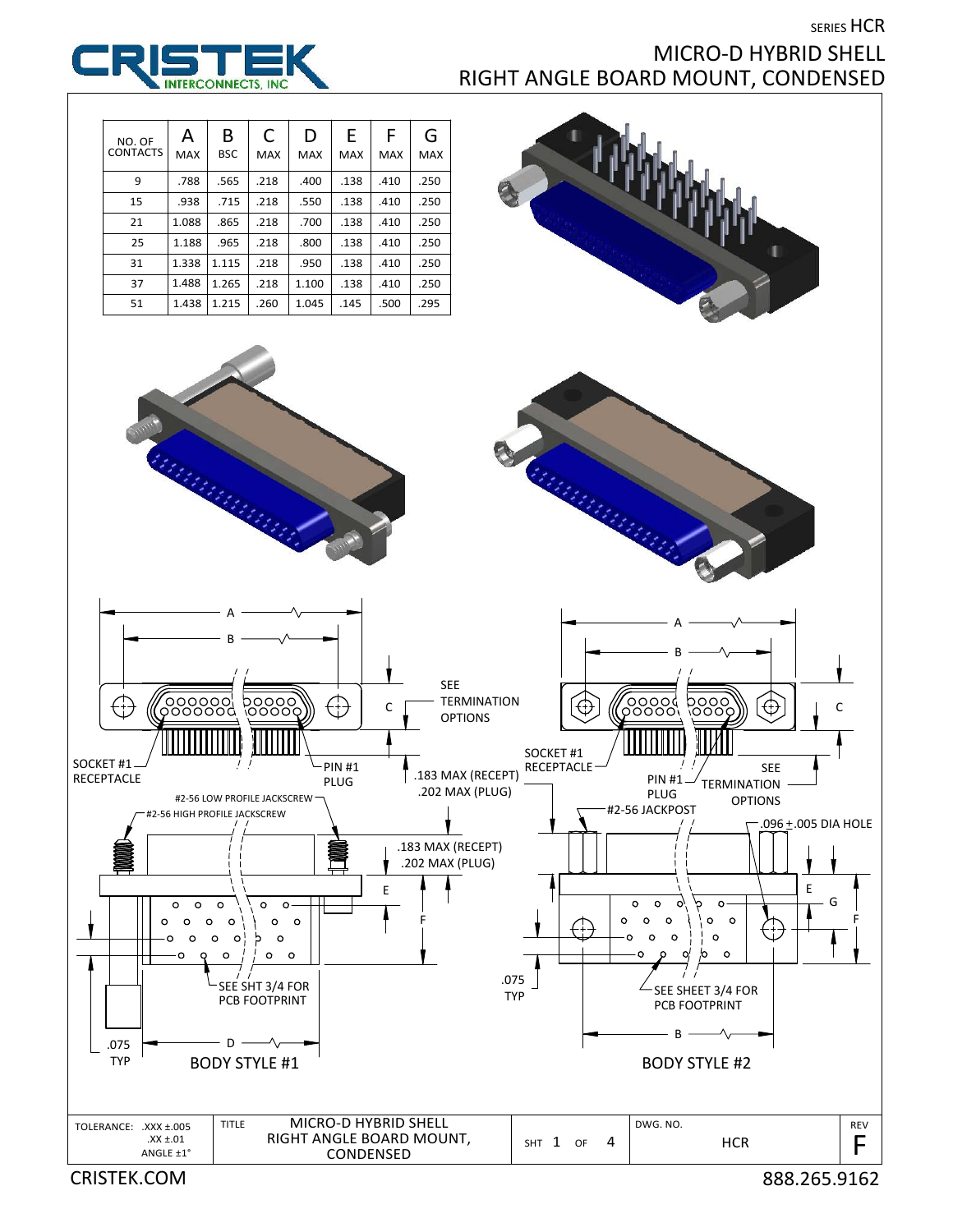SERIES HCR

MICRO‐D HYBRID SHELL

RIGHT ANGLE BOARD MOUNT, CONDENSED



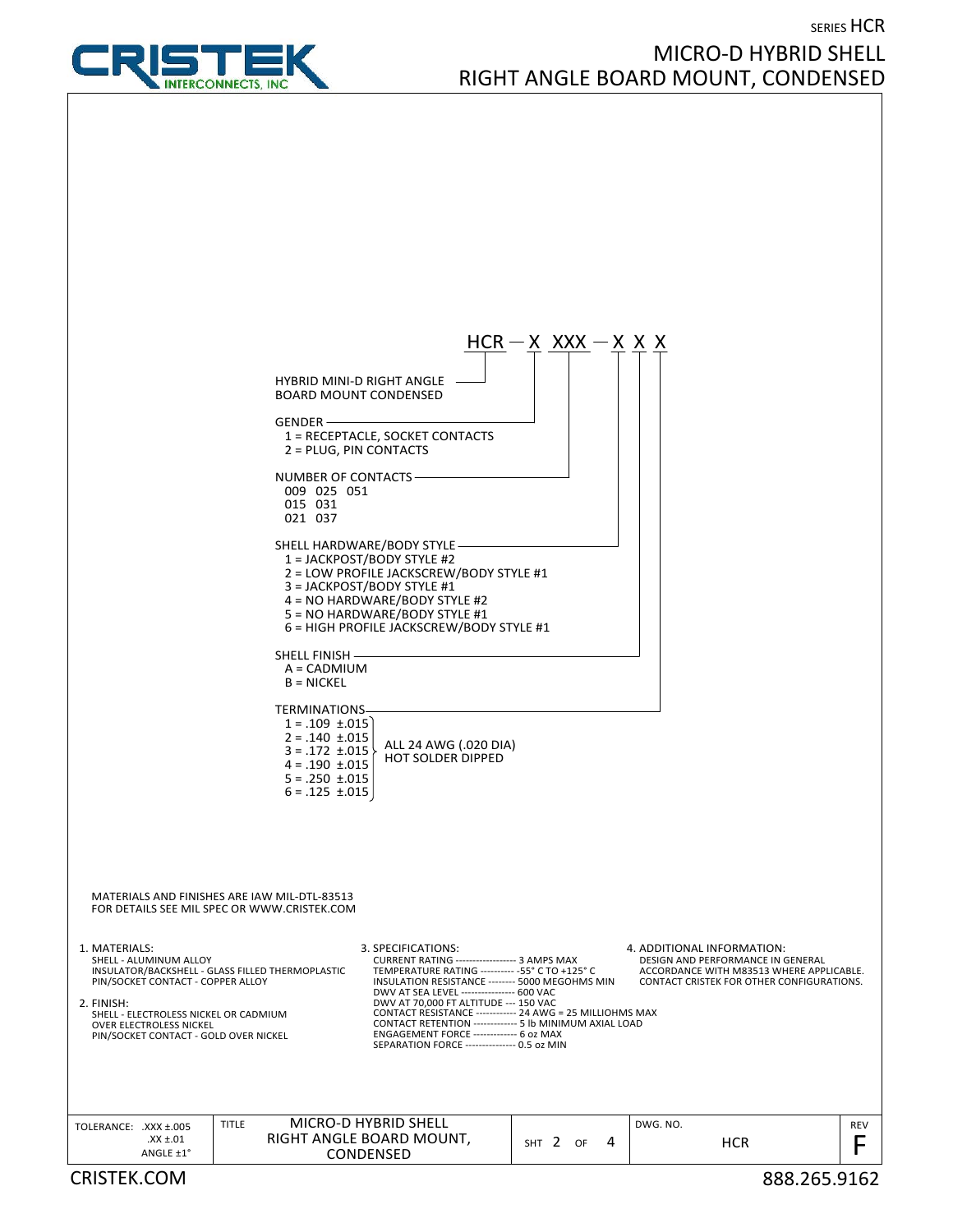



## MICRO‐D HYBRID SHELL RIGHT ANGLE BOARD MOUNT, CONDENSED